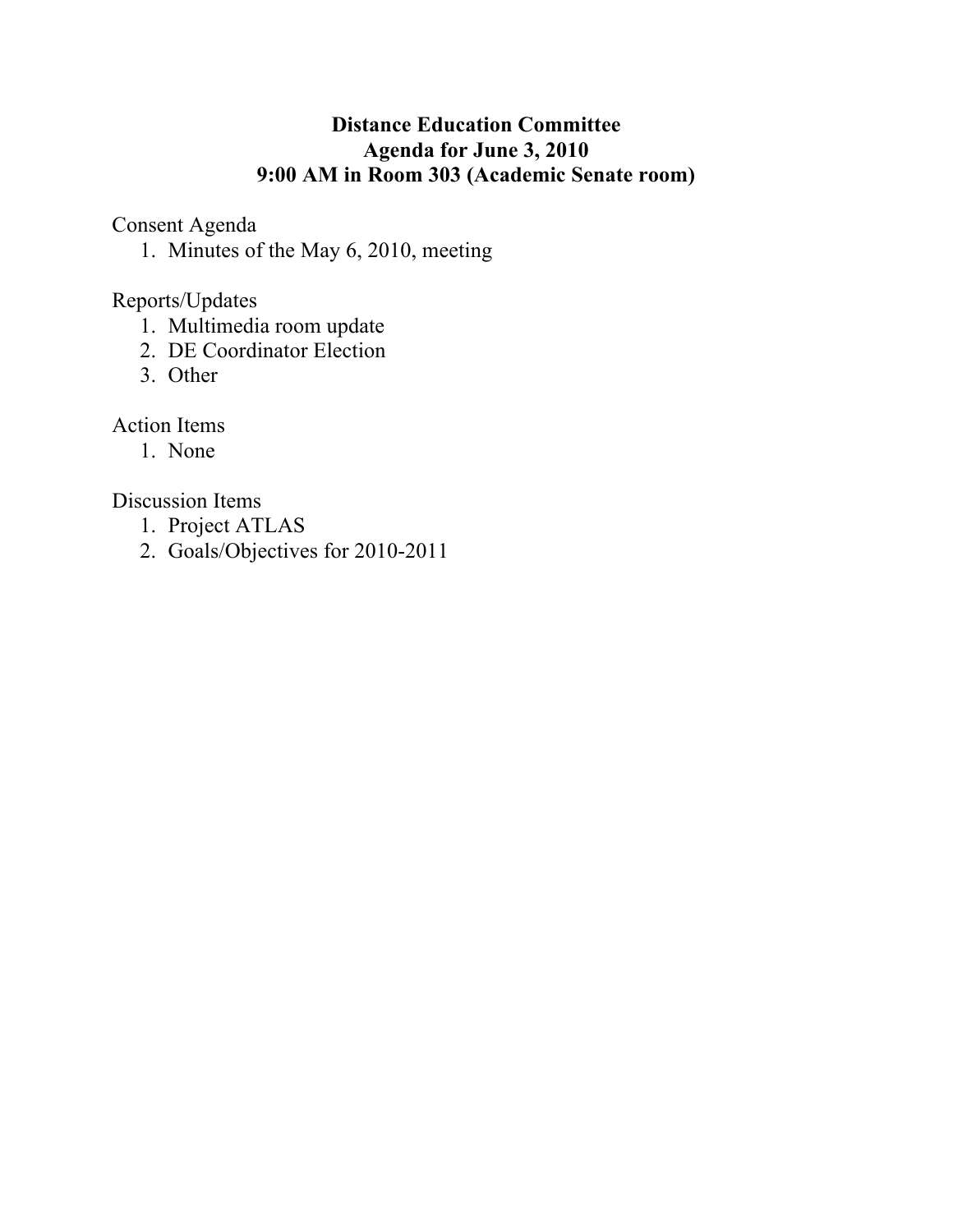## **Imperial Valley College Distance Education Committee Meeting Unofficial)Minutes May 6, 2010**

| Present:     | Michael Heumann<br>Taylor Ruhl<br>Val Rodgers<br>Martha Olea<br>Ralph Marquez | Gaylla Finnell<br><b>Andres Martinez</b><br>Mary Jo Wainwright<br>Allyn Leon |
|--------------|-------------------------------------------------------------------------------|------------------------------------------------------------------------------|
| Not Present: | Lovitt                                                                        | Martha Garcia, Deirdre Rowley, Omar Ramos, Jeff Cantwell, Paige              |
| Visitors:    | Wayne Wright                                                                  |                                                                              |

The meeting was called to order at 9:05 a.m., by Michael Heumann (Chair).

**I. Consent Agenda**:  $M/S/C$  (Leon/Wainwright) to approve the minutes for April 15, 2010.

## **II. Reports/Updates:**

- 1. **DE Department meeting/Workshop report** The workshop on April 30<sup>th</sup> was a success. Eleven attended including some Fire Tech faculty. There has been inquiry about why local fire department staff has not been use to teach online. This is because some signed up for Etudes training but did not pass.
	- A policy will be needed for the use of non-local faculty and how they will be evaluated.
- 2. **End-of-ACCESO events** ACCESO closes on June 30<sup>th</sup>, 2010 when the grant ends. Val and Michael will wrap-up the presentation to the Board on June 10th. A no-host party for "all who have made ACCESO a success" will be held at Val's home.
- 3. **Multimedia room update** The multimedia room is temporarily delayed because of some conflict between competing vendors. The delay is regarding obtaining the necessary code to which IVC is entitled. Wayne hopes to learn more about this at a construction meeting this afternoon.